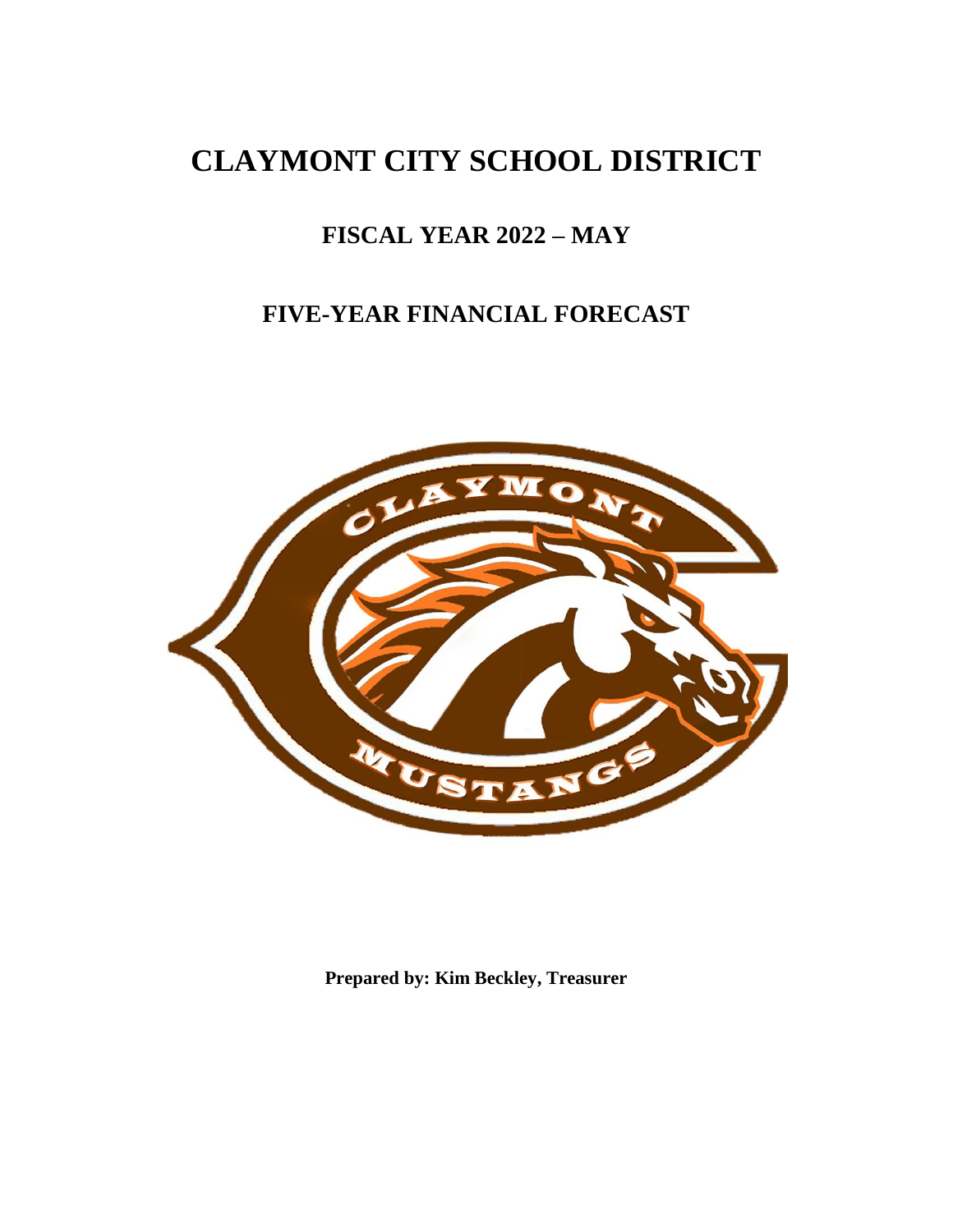#### **Claymont City School District Tuscarawas County**

#### **Significant Forecast Assumptions Fiscal Years 2022 through 2026**

*As with any financial forecast, the document accompanying these written assumptions is based on factors known as of this date, and/or as clarified in these assumptions. All forecasts include the inherent assumption that changes will occur over the time of the forecast, and that as these changes occur, the outcome of the forecast will change as well. Both factors that the Board of Education has no control over, and those factors they may control, will impact the amounts reflected in the forecast.*

#### **REVENUES**

# **Line 1.01/1.020- General Property Tax/Public Utility Personal Property Tax (22.1% of Total Revenue)**

Property values are established each year by the County Auditor based on new construction and updated values. A reappraisal is mandated by Ohio law every six years, with an update at the three-year midpoint. Property taxes are levied and assessed on a calendar year basis while the District's fiscal year runs from July through June. First-half tax collections are received in the second-half of the fiscal year and second-half tax collections occur in the first-half of the following fiscal year. The Tuscarawas County Auditor performed an update in 2019, which took affect with tax collections in calendar year 2020. Reappraisals have begun in the county for the 2022 tax year.

The District had a \$470,000 emergency levy that was originally approved in November 1990. It has been renewed 5 times, the last being May 6, 2014. The last full year of collection was for the 2019 tax year, collected in 2020, mid-way through FY2021. This levy expired, and was not renewed. A new 5 mil continuing, combined operating/permanent improvement levy was passed in April 2020, with collection beginning in 2021. The new levy operating proceeds are accounted for on line 1.010.

General Property Tax and Public Utility Personal Property Tax collected totaled \$3,580,607 and \$1,177,950, respectively, for fiscal year 2022 based on the most recent tax data estimates obtained from the Tuscarawas County Auditor's Office and the Ohio Department of Taxation. General Property Tax in fiscal year 2023 and 2024 are estimated to increase by approximately 5% due to it being a reappraisal year with fiscal year 2025 and 2026 returning to an estimated increase of 1% based on historical data (non-update, non-reappraisal year). Public Utility Personal Property Tax is estimated to increase by 3% each year.

#### **Line 1.035- Unrestricted Grants-in-Aid (62.2% of Total Revenue)**

Unrestricted Grants-in-Aid is estimated at \$13,406,272 for fiscal year 2022. H.B. 110 was passed as part of the biennial budget this past June. This budget, which includes the provisions of the Fair School Funding Plan, will be in place for Fiscal year 2022 and fiscal year 2023. The funding plan calls for a phased in plan that is expected to take six years to fully implement. Fiscal year 2022 will see a phase in of 16.67% and 33.33% in 2023. The Fair School Funding Plan will have three components determining funding: Base Cost considering the "whole student", State and Local Share which uses both property values and resident income to identify each community's capacity to pay their fair share, and Categorical Aid – Outside of Base cost such as poverty, preschool, special education, gifted education, and English Language Learners. The phase-in, the components, and any transitional guarantees will be re-examined regularly by the Oversight Commission established in the bill and every two years through the budget process.

Fiscal years 2023, 2024, 2025, and 2026 assumes a 1% increase annually. It is important to note the district's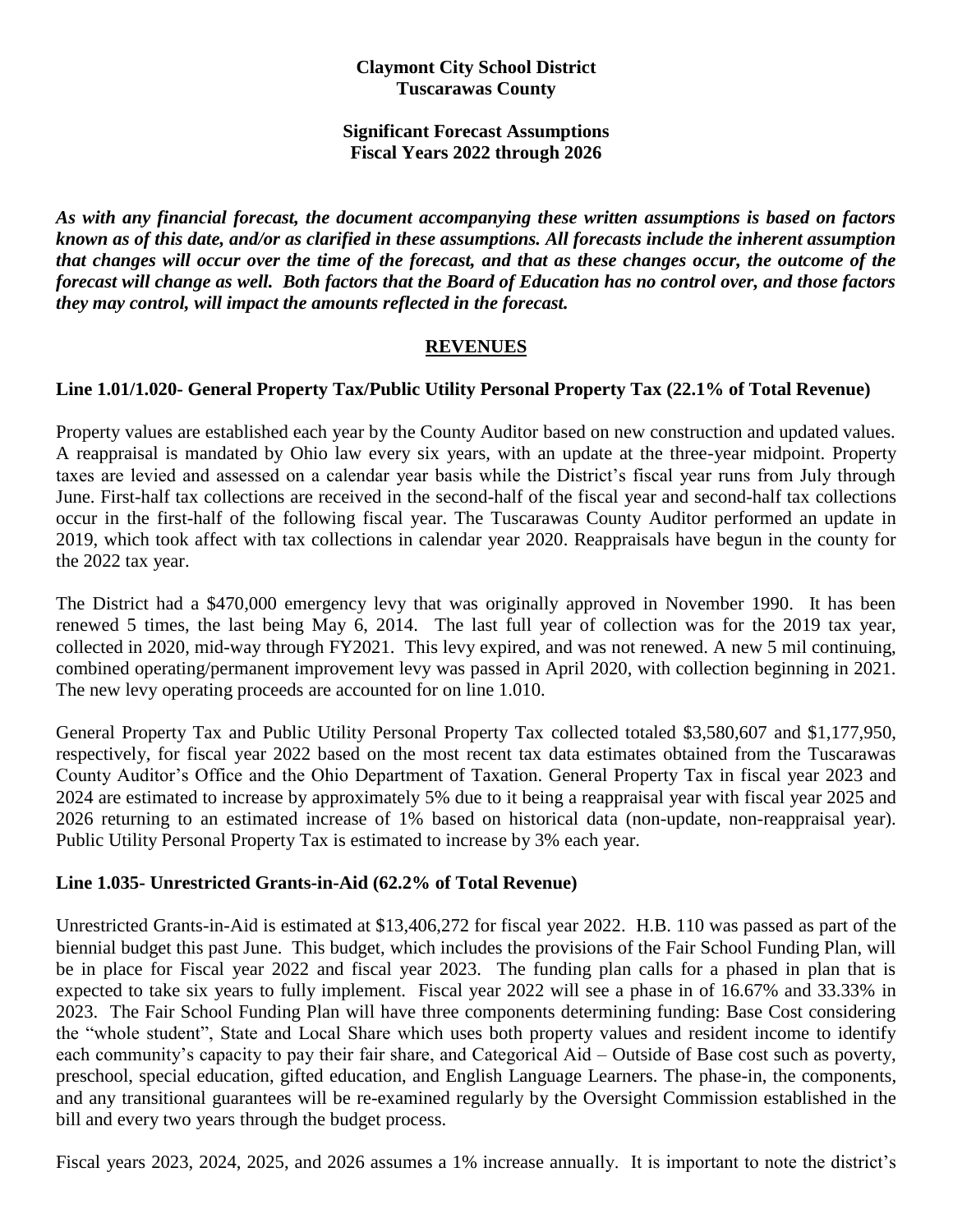funding could change significantly due to any future reductions or any changes to the funding formulas developed at the next biennium budgets.

Additionally, this line item includes Casino Revenues received in August and January of each year, as well as miscellaneous adjustments made to the foundation calculations throughout the fiscal year. Casino Revenues is estimated to increase 2% annually.

#### **Line 1.04- Restricted Grants-in-Aid (10.5% of Total Revenue)**

Restricted Grants-in-Aid is estimated at \$2,256,707 during fiscal year 2022 based on information from the state's most current foundation settlement report. A 0% increase is projected for future fiscal years. The Restricted Grants-in-Aid line item consists of Career Tech Aid, Economic Disadvantaged Funding, Student Wellness and Success Funds, Gifted, and English Language Learners. With the change in funding plans, these funds are calculated based on student counts.

# **Line 1.05- Property Tax Allocation (2.3% of Total Revenue)**

Property Tax Allocation collected was \$487,994 for fiscal year 2022. The property tax allocation line is expected to increase at 1% annually. Due to legislation, a portion of the district's real estate property tax is now received via the property tax allocation line item due to the homestead exemption.

# **Line 1.06- All Other Revenues (2.9% of Total Revenue)**

All Other Revenues are estimated to be \$623,617 for fiscal year 2022 based on estimated interest income, rentals, and miscellaneous receipts. This is a drastic decrease from previous years due to the change in the State foundation calculation removing open enrollment in revenues. These funds are now reflected in line 1.035.

#### **Line 2.060- All Other Financing Sources**

All Other Financing Sources are estimated to be \$8,000 for fiscal year 2022 based on refunds on prior year expenses. The majority of this revenue in prior years was the refund of Workers' Compensation Insurance. This refund is not expected to continue into FY2022 and beyond; therefore, the estimate is reduced from prior levels with a slight increase the remaining years.

#### **Line 2.04- Operating Transfers-In**

Operating Transfers-In are not projected. Transfers that are expended and received by the same fund are not included in this line item.

#### **Line 2.05- Advances-In**

No advances are anticipated for FY2022.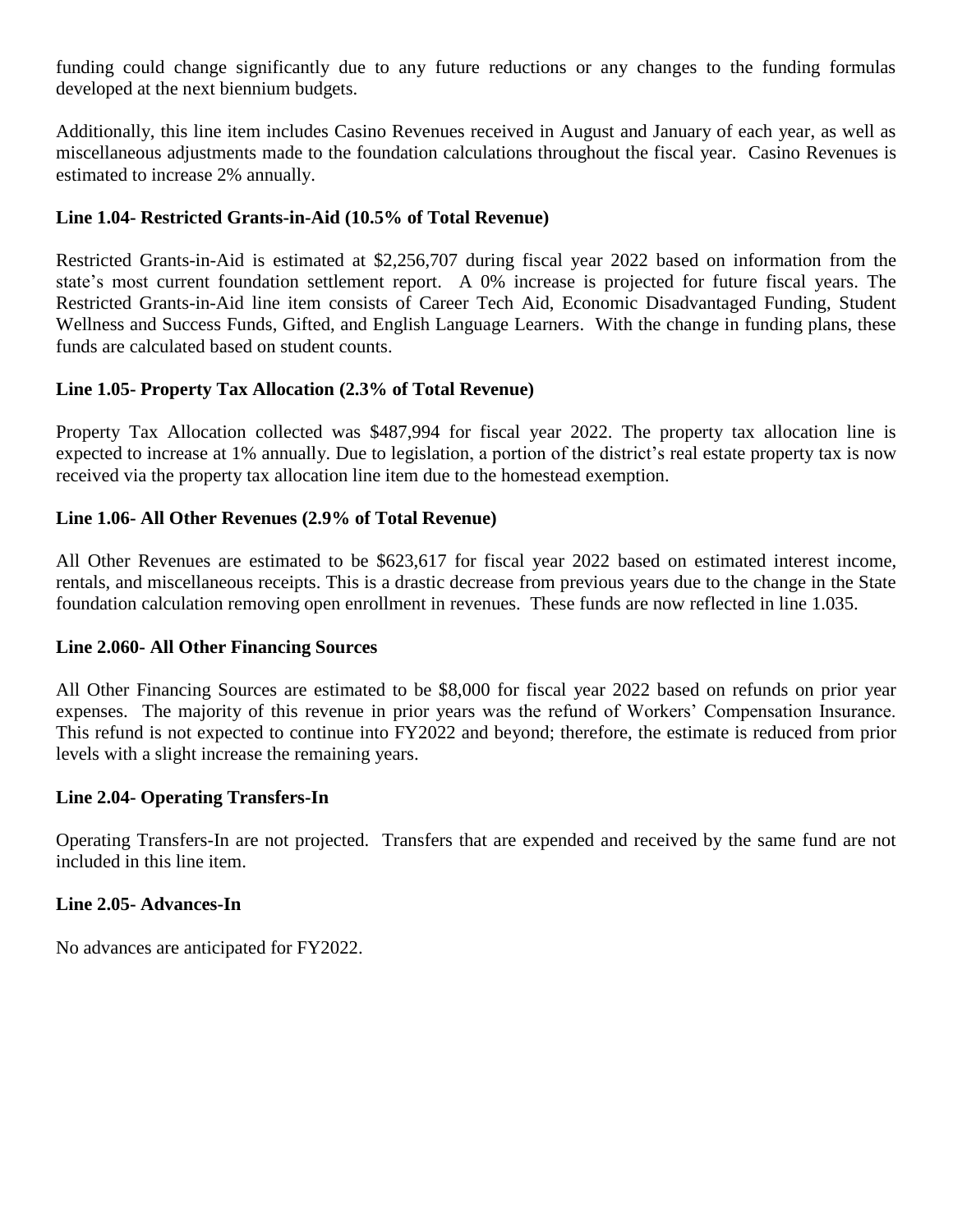### **EXPENDITURES**

#### **Line 3.01- Personal Services (56.9% of Total Expenditures)**

Personal service costs are estimated to be approximately \$11,618,517 during fiscal year 2022. These costs include all contracted days, supplemental pays, overtime hours, substitute wages, attendance incentives, and severance payments. Substantial costs in this line item that have been extremely volatile are substitute employee salaries and retirement costs. FY2022 salary estimates include step/education level increases. Reductions in staffing in FY2020 and FY2021 resulted in cost savings. A 3% increase has been included in the projections for FY2023-FY2025 and a 3.5% increase for FY2026. Any additional positions added in the future would negatively impact this forecast based off the current staffing levels in the District for FY2022.

The projections for FY2022 and beyond have increased from prior levels due to the Student Wellness and Success Funds being included in our state foundation payments and allocated within the General Fund, rather than a separate special fund. These funds offset expenses the past two years.

#### **Line 3.02- Employee Benefits (27.8% of Total Expenditures)**

Health care costs are based on the coverage terms of the existing health insurance contracts, the anticipated number of employees participating in the program, and current monthly premiums. Fringe Benefits are estimated at \$5,675,990 during fiscal year 2022, which includes known insurance moratoriums. Two premium holidays for health, dental and vision insurance have already been taken for FY2022.

Fiscal year 2022 had a 3.9% increase in medical/prescription premiums and no increase for vision and dental, with two premium holidays. There was also no increase in life insurance premiums. Fiscal year 2023 has an estimated increase of 7.35% as given by the insurance consortium, with no increase for vision and dental, and only one premium holiday. Fiscal years 2024 through 2026 projections also consider average annual inflation in insurance coverage, which has averaged 5.04% over the last five years. For that reason, it is anticipated that fiscal year 2024-2026 projected increases are approximately 6% for medical/prescription premiums, 1% for vision and dental expenses and 1% for life insurance expenses each year based on current health care trends. It is also historically projected that at least one premium holiday will be observed each fiscal year. Also included in this line item are wage driven benefits such as SERS/STRS contributions, Medicare contributions, the SERS Surcharge, Worker's Compensation premiums, self-funded deductible costs and unemployment costs. Please note that these types of benefits will increase in accordance with employee raises.

#### **Line 3.03- Purchased Services (9.5% of Total Expenditures)**

Purchased services are anticipated to be approximately \$1,939,066 during fiscal year 2022. An increase of approximately 5% is projected for fiscal year 2023 due to the increase in the natural gas contract for the district. A consistent 1.87% increase from fiscal years 2024 through 2026 to incorporate inflationary costs. This calculation considers professional services, utilities (telephone service, postage, electricity, heating/cooling, etc.), and maintenance/repair agreements. The nature of these expenses can be extremely volatile and may fluctuate significantly on an annual basis, based on the current needs of the district at any point in time. The difference in the estimate for FY2022 from prior years reflects the Fair School Funding Plan. Open enrollment out, community school, and scholarships for students who reside in our district, but attend another district, will be paid directly from the state to that district. It will not flow through our foundation payment; therefore, will not show as an expense on the forecast.

#### **Line 3.04- Supplies and Materials (2.0% of Total Expenditures)**

Supplies and Materials are projected at \$413,173 for fiscal year 2022. The district believes it is necessary to allocate resources annually to instructional supplies and will continue to invest these dollars accordingly. Due to